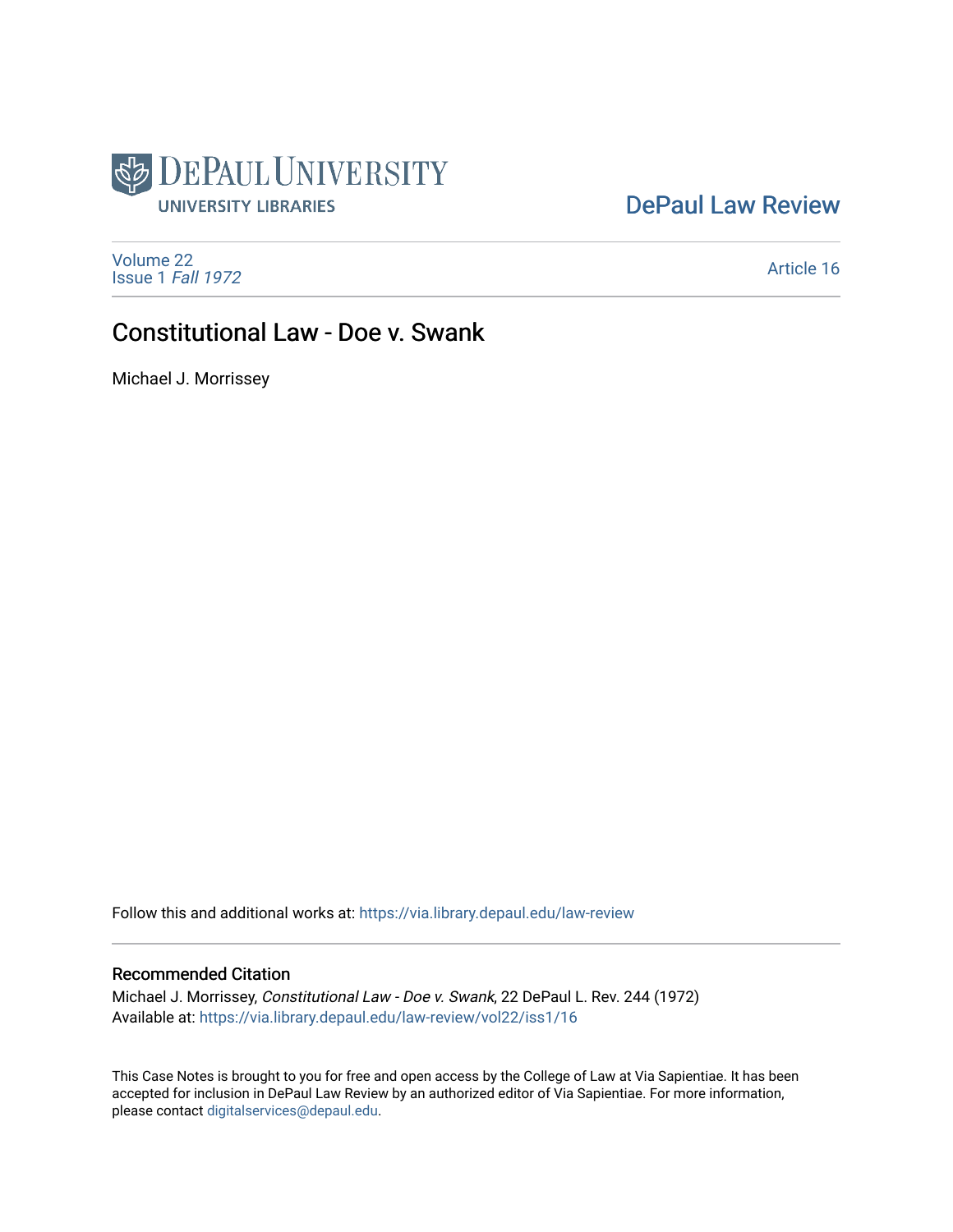## **CASE NOTES**

### CONSTITUTIONAL LAW-DOE v. SWANK

On November 30, 1970, Ms. Jane Doe1 telephoned her caseworker at the Cook County Department of Public Aid to request that public assistance be furnished to her new born baby son, Kumasi-Chad. Ms. Doe's caseworker asked her all the questions necessary to add the child to the family's AFDC grant. The caseworker also inquired as to the name of the child's father, his address, and place of employment, all according to Illinois Department of Public Aid policy,<sup>2</sup> explaining that the information was required in order for the baby to be added to the monthly grant. Ms. Doe refused to supply any information concerning the father of Kumasi-Chad. At this point the Department sent her a letter<sup>3</sup> advising

1. Because of the special circumstances of this case, the plaintiff sued under a fictitious name.

2. ILL. DEP'T **OF** PUBLIC **AID, CATEGORICAL ASSISTANCE MANUAL** (hereinafter cited as **MANUAL)** § **1259.1 (1969),** provides in part that: "As a condition of initial or continuing eligibility, the Illinois Public Aid Code provides the parent or other ADC/ADC-U . . . must request the Attorney General (State's Attorney for Cook County) file action for enforcement of such remedies as the law provides for fulfillment of the support obligation of the absent parent of such child. Absent parent includes the legal parent or father of a child born out of wedlock, whether or not his paternity has been legally established.

Action is required when the absent parent is failing to furnish support, is not meeting the terms of a court order, is financially able to furnish more support than ordered or agreed to, or is not legally determined to be the father of a child than ordered or agreed to, or is not legally determined to be the father of a child born out of wedlock. The parent or other person having custody of the child who has the right to file a support action must cooperate in every material aspect of any legal enforcement procedure, including the signing of such legal documents as may be required and the giving of necessary testimony....

Unwillingness to sign **DPA** 440 or to fully cooperate in the legal procedure immediately renders all children owed a duty of support ineligible for assistance. Ineligibility continues until the Statute of Limitations has expired in paternity cases.<br>Generally this is a two year period. However, legal acknowledgment of paternity<br>or absence of the putative father from the state stops thereby extending the period of ineligibility. . **..**

Failure or refusal of the mother of a child to cooperate will not affect the eligibility of any other children in the family nor of the mother if she is the grantee for the children and/or is caring for them **.... "**

**3.** Form **DPA 157** is sent to all recipients whose assistance is decreased in any way or cancelled. It contains a short explanation of the change in the recipient's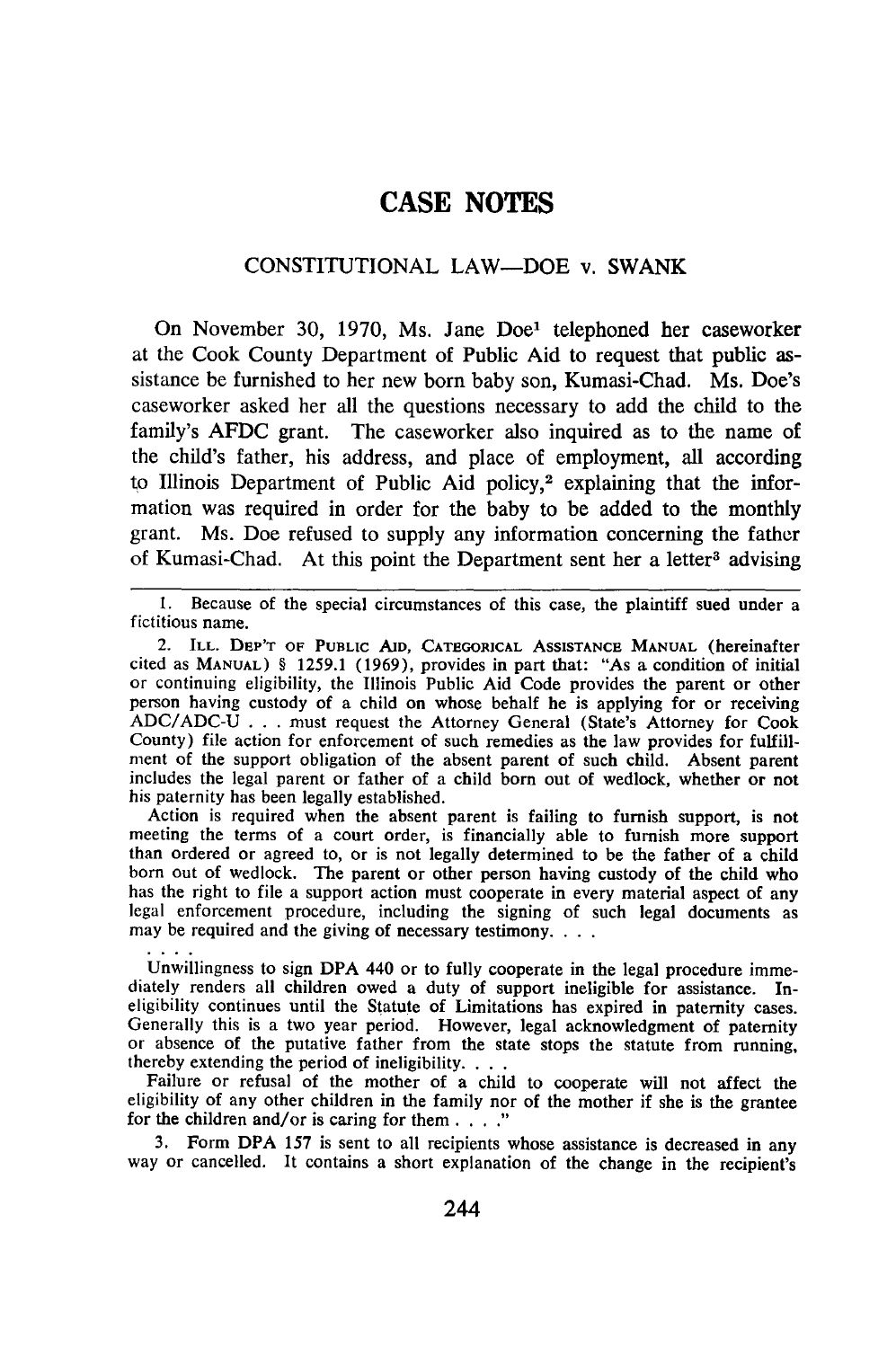her that failure to disclose the father's name and address would make her ineligible for assistance. In addition, the note informed her that her rent and utilities would be pro-rated so that her grant would include only a 3/4 share, excluding the 1/4 share for Kumasi, effective December 1970.4

Ms. Doe requested a "fair hearing"<sup>5</sup> at her local district office, where she was again refused aid for Kumasi on the grounds that she had refused to divulge any information concerning the baby's father. She appealed that ruling at an administrative hearing held at the central administrave office of the county department. The appeals officer upheld the action of the county department in its refusal to grant aid to the family for Kumasi-Chad. <sup>6</sup>

Having exhausted her administrative remedies, Ms. Doe went to the federal district court, seeking an injunction prohibiting the department from enforcing the Illinois Public Aid Manual provisions,<sup>7</sup> which required her to divulge the name of Kumasi's father or suffer a reduction of AFDC benefits. Ms. Doe's complaint was in the form of a class action,8 and was based on the fifth, ninth, and fourteenth amendments to the United States Constitution, the Social Security Act,<sup>9</sup> and the Civil Rights Act.<sup>10</sup> The plaintiffs sought declaratory and permanent injunctive relief, as well as temporary relief and release of benefits wrongfully withheld.

Since the injunction sought the restraining of the enforcement and

monthly grant, the reason for the change, and informs the client that he has fifteen days in which to contact the district office if there is any reason why he believes that his grant should not be cut. The form also contains a statement of the client's right to appeal. *See* Goldberg v. Kelly, 397 U.S. 254 (1970); Note, *Constitutional Law-Due Process-Evidentiary Hearing Required Prior to Termination of Welfare Benefits,* 19 **DEPAUL** L. REV. 552 (1970).

4. **MANUAL** § 1504 provides that in the event there is an ineligible member ot the family living at home, the family's rental allowance is decreased proportionately.

*5. See* 42 U.S.C. § 602(a)(4) (1964); Goldberg v. Kelly, 397 U.S. 254 (1970).

6. The right to appeal decisions of the Department to terminate or decrease a recipient's public assistance grant is provided for in ILL. REV. **STAT.** ch. 23, § 11-8 (1969). However, it is important to note that the appeals officer has only limited power to decide a case-he is bound by relevant rules and regulations of the Department.

7. **MANUAL** § 408.3 was superceded by § 1259.1 promulgated on Oct. 28, 1969. *See* note 2 *supra.*

8. **FED.** R. Civ. P. 23.

9. 42 U.S.C. § 401 *et. seq.* (1970).

10. 28 U.S.C. § 1983 (1964). *See* Note, *Federal Judicial Review of State Welfare Practices,* 67 **COL.** L. REV. 84 (1967).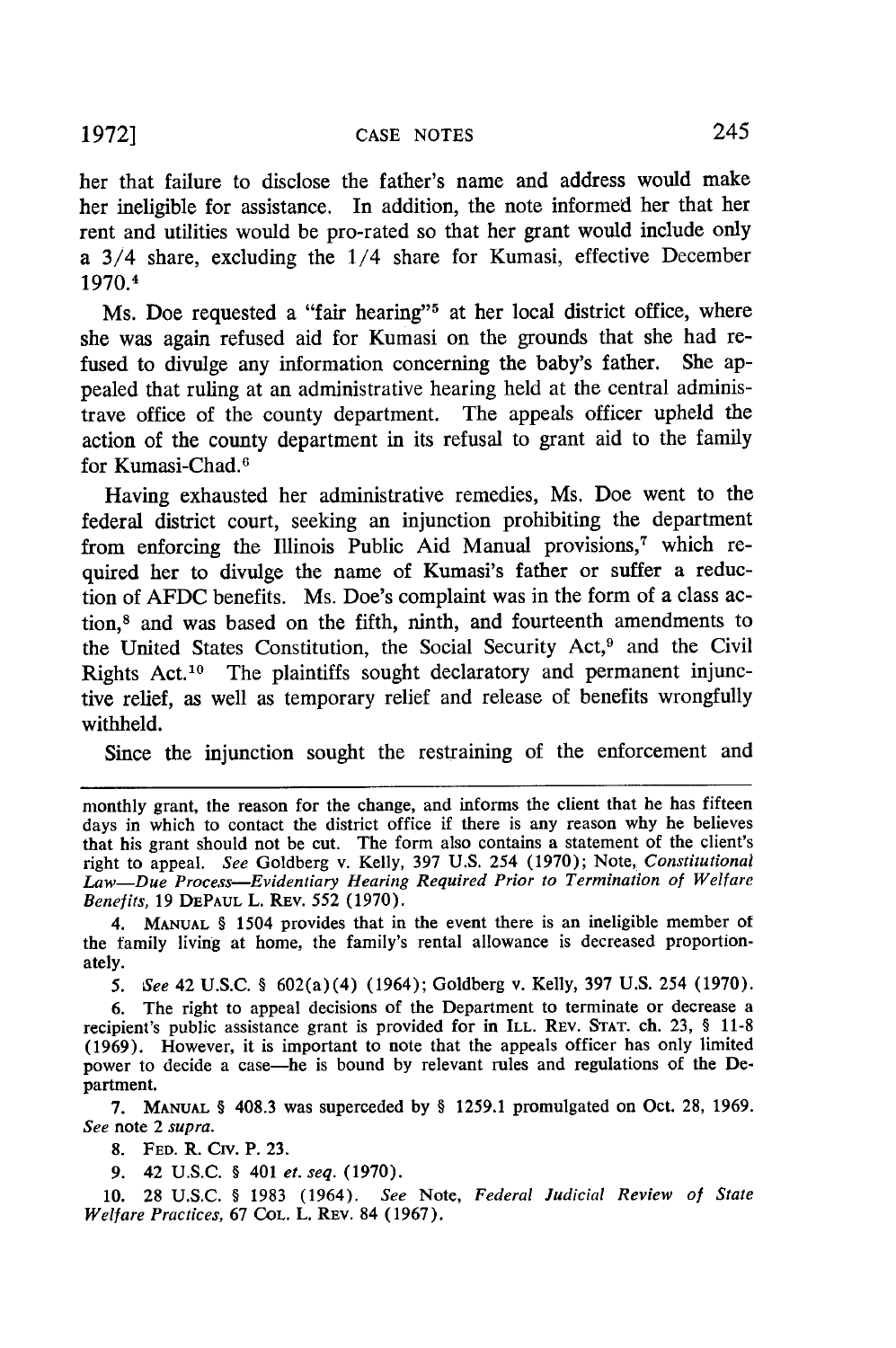operation of a state-wide regulation on the grounds of its unconstitutionality, a three-judge panel was requested. The three-judge panel (Marovitz, J., dissenting), relying on a similar case decided in a Connecticut district court. $11$  ruled that:

refusal to extend benefits in the circumstances recounted here is contrary to congressional intent. Accordingly we hold that the challenged provisions of the Illinois Department of Public Aid Categorical Assistance Manual are void and unenforceable. <sup>12</sup>

The court further ordered the defendants to communicate to anyone denied aid under those provisions that they were now eligible for assistance, and to compute the amount of aid wrongfully withheld from each of them, and to remit such amounts to them. *Jane Doe v. Swank,* 332 F. Supp. 61 (N.D. Ill. 1971).

The defendants, Edward T. Weaver (successor to Harold **0.** Swank), Director, Illinois Department of Public Aid, and David L. Daniel, Director, Cook County Department of Public Aid, appealed the decision directly to the Supreme Court,<sup>13</sup> which affirmed in a per curiam decision.<sup>14</sup> The effect of this decision is that Illinois is permanently enjoined from making the cooperation of an AFDC mother, in gaining support from a legally responsible, deserting father, a condition of eligibility for receipt of welfare benefits.

The purpose of this casenote is to trace the origins and development of the Notice to Law Enforcement Officials provisions (hereinafter referred to as NOLEO provisions) of the Social Security Act,<sup>15</sup> examine its implementation by the Illinois Department of Public Aid until the *Doe* decision, discuss questions of constitutional magnitude raised by the plaintiff but avoided by the court, and finally, to attempt to outline the dilemma that Illinois and other states now find themselves in when attempting to reduce welfare payments by securing support from legally responsible relatives. In analyzing this decision it will be made abundantly clear that the Supreme Court's affirmance of the order to void the Illinois NOLEO

15. 42 U.S.C. § 402(a)(17) (1967).

<sup>11.</sup> Doe v. Shapiro, 302 F. Supp. 761 **(D.** Conn. **1969),** appeal dismissed as *improperly* filed, 396 U.S. 488, rehearing denied, 397 U.S. 970 (1970).

<sup>12. 332</sup> F. Supp. 61 (N.D. **I11.** 1971).

<sup>13.</sup> **28** U.S.C. § 1253 (1964) provides: "Except as otherwise provided **by** law, after notice and hearing, an interlocutory or permanent injunction in any civil acby a district court of three judges." See Brotherhood of Locomotive Engineers v. Chicago, R.I. & Pac. R.R., 382 U.S. 423, 428 (1966); Florida Lime and Avocado Growers v. Jacobsen, 362 U.S. 73 (1960).

<sup>14.</sup> *Aff'd sub nom.,* Doe v. Weaver, 404 U.S. 987 (1971).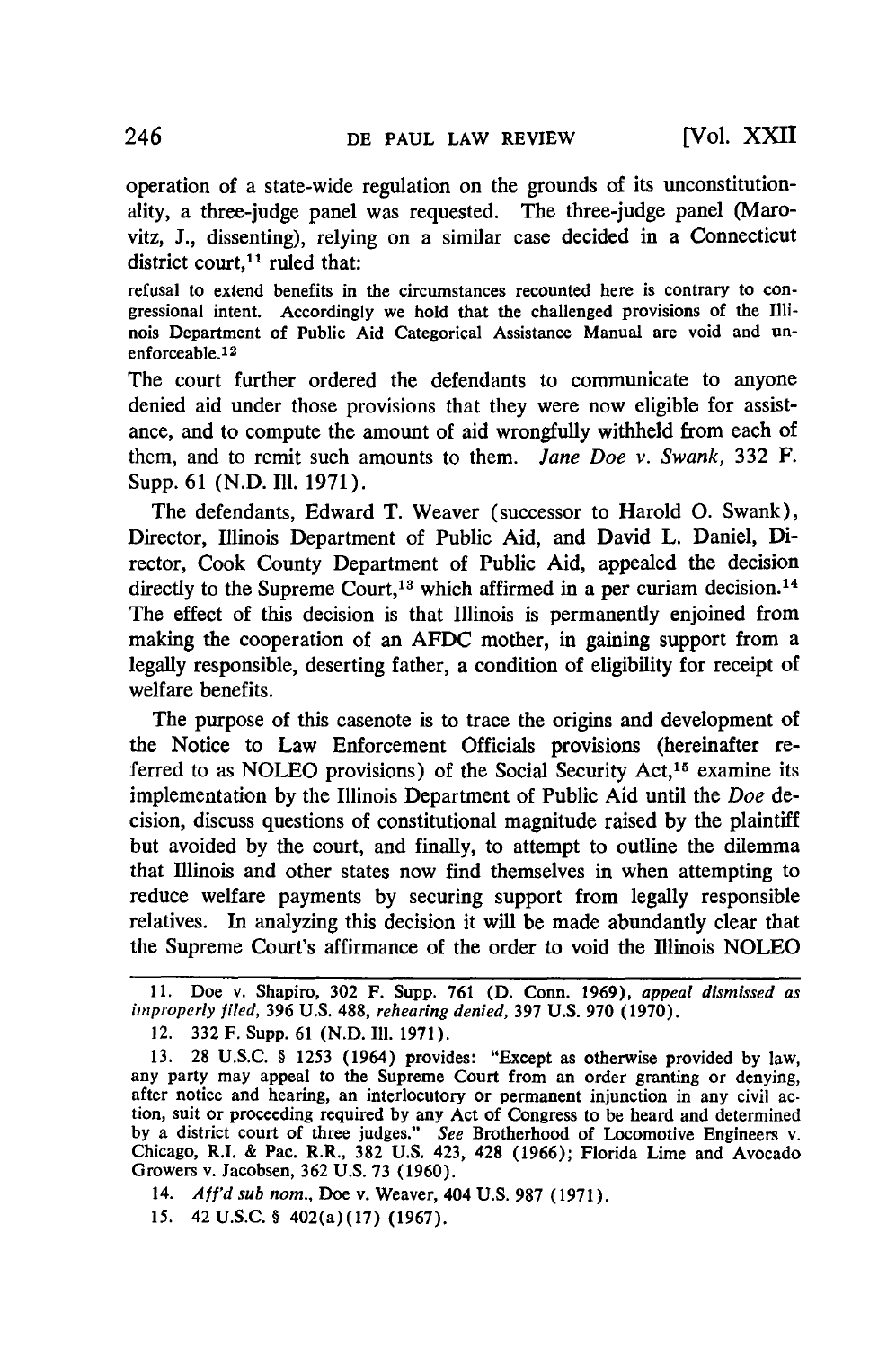provision will have a lasting effect on welfare law and administration, especially in light of the state program's precarious financial condition.<sup>16</sup>

The Social Security Act provides for assistance to four major categories of needy people: the blind,<sup>17</sup> the aged,<sup>18</sup> the disabled<sup>19</sup> and dependent children (AFDC) **.20** The states administer each program, setting up their own criteria of eligibility, administrative procedures and standards of assistance. These must be approved by the Secretary of Health, Education, and Welfare,<sup>21</sup> who bases his evaluation of each individual state program on certain basic requirements provided for in the Act, 22 as well as on regulations imposed by HEW. **If** the state receives approval of its program, it is eligible for a grant-in-aid from the federal government to defray the major portion of the cost of the program. A state whose program does not receive approval has an opportunity to plead its case at a conformity hearing. If the Secretary is still not satisfied, the state then has the choice of either changing the program to bring it into conformity or to receive no federal matching funds. 23 It **is** important to note that federal funds have never been withheld from a state for failure to comply with the guidelines set up by HEW and the Social Security Act. The threat of this drastic measure has been enough, in the past, to bring the states into conformity.

One federal provision required of all participating states is the Notice to Law Enforcement Officials provision. This provision first appeared in the 1951 amendments to the Social Security Act as part of a bill introduced by Rep. Thomas Steed of Oklahoma. The bill, as originally introduced, would have made desertion of a child a federal crime;<sup>24</sup> however, the criminal provisions were deleted, leaving only the "notice requirement." The bill was adopted and passed by Congress and provided that:

16. *See* County of Cook v. Ogilvie, **50** Il1. **2d** 379, **280** N.E.2d 224 (1972). 17. 42 U.S.C. §§ 1201-06 (1964).

19. 42 U.S.C. §§ 1351-55 (1964).

20. 42 U.S.C. §§ 601-09 (1964).

21. 42 U.S.C. § **1302** (1964). *See also* **BELL, AID** TO **DEPENDENT CHILDREN (1965);** Wedemeyer and Moore, *The American Welfare System,* 54 **CALIF.** L. REv. **326,** 342 **(1966).**

22. 42 **U.S.C.** §§ **602,** 604 (Supp. **III, 1967).**

**23.** *See BELL, supra* note **23** at **137-51. LEYENDECKER, PROBLEMS AND POLICY IN** PUBLIC **ASSISTANCE (1955);** Note, *Welfare's Condition X,* **76** YALE L.J. 1222 (1967).

24. H.R. 4057, 81st Cong., 1st Sess. (1949); *see also* HOUSE **COMM. ON THE JUDICIARY, MAKING ABANDONMENT OF DEPENDENTS A FEDERAL** CRIME, H.R. Ser. No. **23,** 81st Cong., 1st & 2nd Sess. **(1950).**

<sup>18. 42</sup> U.S.C. §§ 301-06 (1964).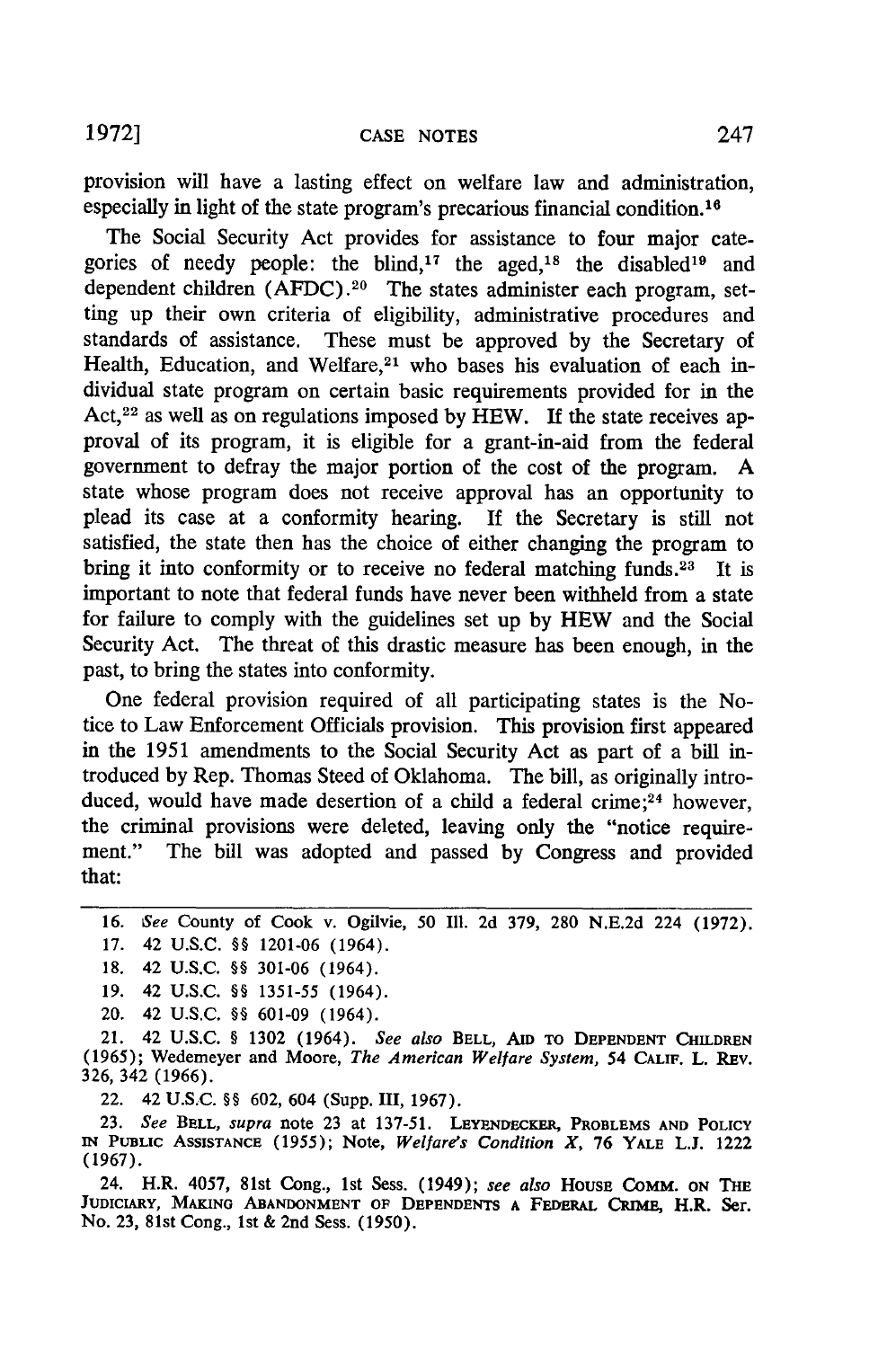A state plan for aid and services to needy families with dependent children must provide for prompt notice to law enforcement officials of the state furnishing aid to families with dependent children in respect of a child who has been abandoned or deserted by a parent. $25$ 

This amendment placed an additional burden on the states without setting up any procedures for cooperation between welfare departments and law enforcement officials of different states. Congress also failed to take into consideration the fact that it did not make available any additional matching funds to states in order to fulfill the requirement. The measure, originally a criminal statute and later a considerably weakened notice requirement, was a dismal failure in terms of securing additional support from deserting parents.

The **1967** amendments to the Social Security Act, while adding several sections regarding NOLEO, 26 made the **1951** provisions more explicit **by** authorizing each state to establish the paternity of each child born out of wedlock who is receiving **AFDC.** Congress was attempting to buttress **the NOLEO** provisions of **1951,** which had languished in impotency without any supportive procedures or funding. The **1967** amendments required each state to staff a centralized support enforcement agency and, more importantly, provided the states with matching funds to defray the additional administrative costs. The amendments authorized the implementation of interstate machinery to enforce support obligations of absconding fathers—and all other legally responsible relatives. The new amendments<sup>27</sup> allowed state enforcement officials access to the files of the Internal Revenue Service and the Social Security Administration in order to obtain the address of a deserting parent-certainly an unprecedented step forward in ease of enforcement. In short, the **1967** additions to the **NOLEO** provisions of the Social Security Act gave the **1951** requirement procedural "teeth" to aid state officials in the enforcement of a support obligation across state lines. <sup>28</sup>

**28.** The pertinent portions of the **1967** additions to the **NOLEO** provisions of the Social Security Act are:  $"402(a)$  **A** State plan for aid and services to needy children must provide- $(A)$ 

for the development and implementation of a program under which the State

**<sup>25.</sup>** 42 U.S.C. § 402(a)(17) *(1951).*

**<sup>26.</sup>** Social Security Amendments of **1967,** Pub. L. No. 90-248, **81** Stat. **821,** *amending* 42 **U.S.C.** § 400-800.

**<sup>27.</sup>** 42 **U.S.C.** § 610(a) **(1967)** provides: "Upon receiving a report from a State agency made pursuant to Section 602(a)(21) of this title, the Secretary shall furnish to the Secretary of the Treasury or his delegate the names and social se- curity account numbers of the parents contained in such report. . **.** . The Secretary of the Treasury or his delegate shall endeavor to ascertain the address of each such parent from the master files of the Internal Revenue Service, and shall furnish any address so ascertained to the State agency which submitted such report."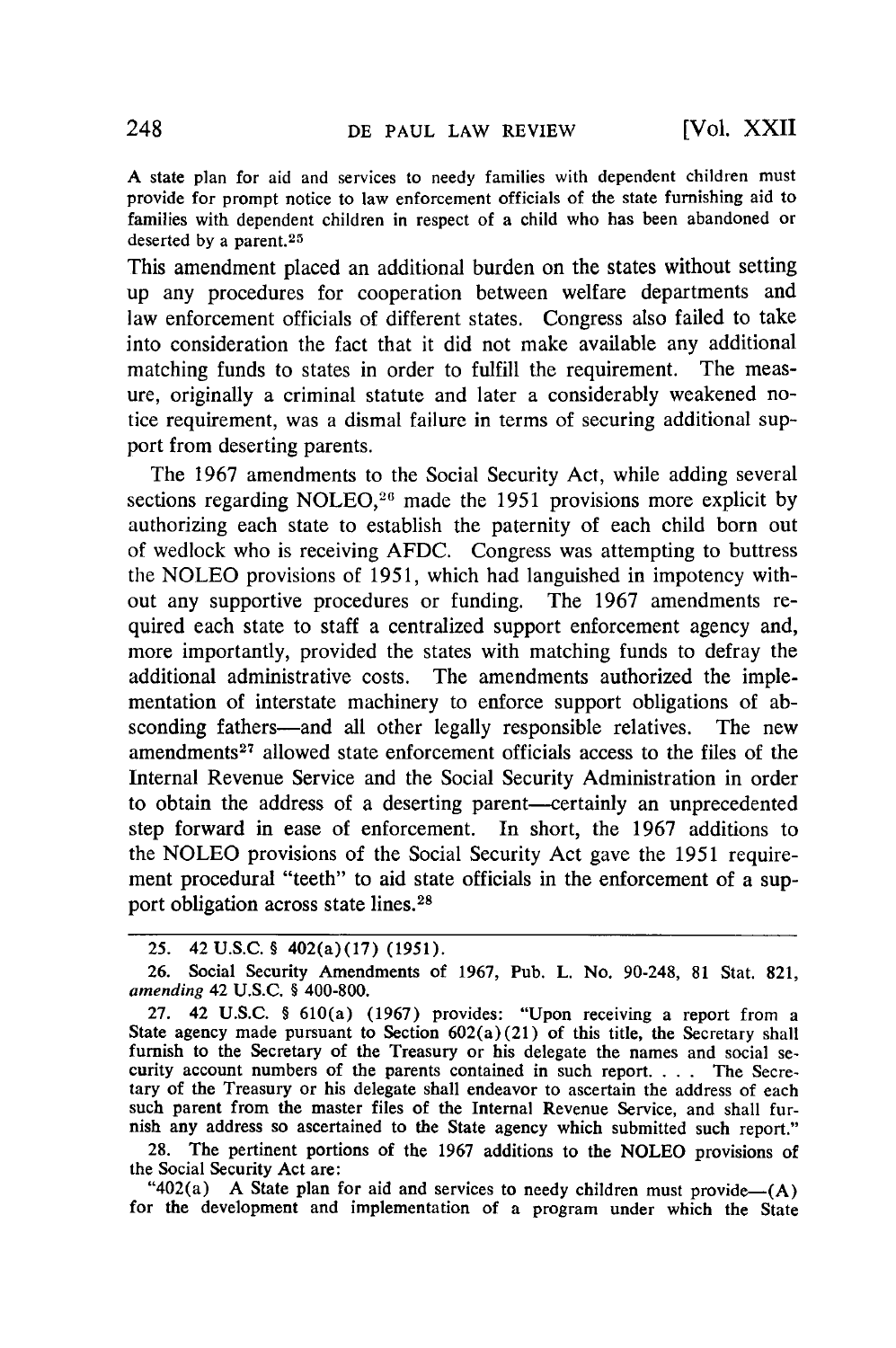The regulations issued **by** HEW regarding the implementation of the **NOLEO** legislation of **1951** make it clear that the agency considered the amendment a purely *reporting* requirement and that the agency did not interpret it as adding an additional eligibility requirement:

[The amendment does not] make the assistance agency responsible for requiring the applicant to take action against the deserting parent or *for making eligibility* for *assistance conditional upon action* by the *applicant* **...**

The public assistance job is seen as that of providing eligible children with the assistance they need; and *it is not the intent of the legislation to deprive needy children of assistance in order to punish their parents for neglect of their duties. Al*though accepting assistance involves notice to the law enforcement officials if a parent has deserted or abandoned his child, *the amendment does not impose an additional eligibility requirement.* . **.** . [Tihe provision . **.** . requires notice that aid has been furnished "in respect of a child who has been deserted or abandoned by his parent."29

HEW apparently based its interpretation on the remarks **of** Rep. Steed, the original author of the bill, who stated:

In introducing this bill, I did not intend that aid should be withheld from any needy child, but rather this bill is aimed at parents, who without justification, shift the financial responsibility for their children to the federal, state, and local governments. $30$ 

The HEW regulations suggest that the agency inferred that Congress intended that desertion of a child should no longer be known only to the welfare agency, but that the state agency should communicate that fact to law enforcement officials, who would then take legal action against the deserting parent. The HEW regulations in no way suggest that the state agency could deny assistance to a mother who would refuse to

agency will undertake (i) in the case of a child born out of wedlock who is receiving aid to families with dependent children, to establish the paternity of such child and secure support **for** him, and (ii) in the case of any child receiving such aid who has been deserted or abandoned by his parent, to secure support for such child from such parent (or from any other person legally liable for such support), utilizing any reciprocal arrangements adopted with other States to obtain or enforce court orders of support **......** *See* **REVISED UNIFORM** RECIPROCAL **ENFORCEMENT OF SUPPORT ACT,** ILL. REV. **STAT.** ch. 68, § 101-42 (1971), which is now in force in one form or another in all states, according to the Handbook of the National Conference of Commissioners of Uniform State Laws at **223** (1969). For a criticism of existing law see Bell, *Relative Responsibility: A Problem in Social Policy,* 12 **SOCIAL** WORK 32 (1967); Note, *The Un-uniform Reciprocal Enforcement of Support Act,* 9 J. FAM. L. 325 (1969).

**29.** HEW, HANDBOOK **OF** PUBLIC ASSISTANCE **ADMINISTRATION, pt.** IV § 8120 (1970) (hereinafter cited as HArDBOOK).

30. House Ways and Means Committee Hearings on H.R. 2893, pt. 2, 81st Cong., **1st** Sess., 1949 (remarks of Rep. Steed). *See also 95* **CONG.** REC. 13953 (1949).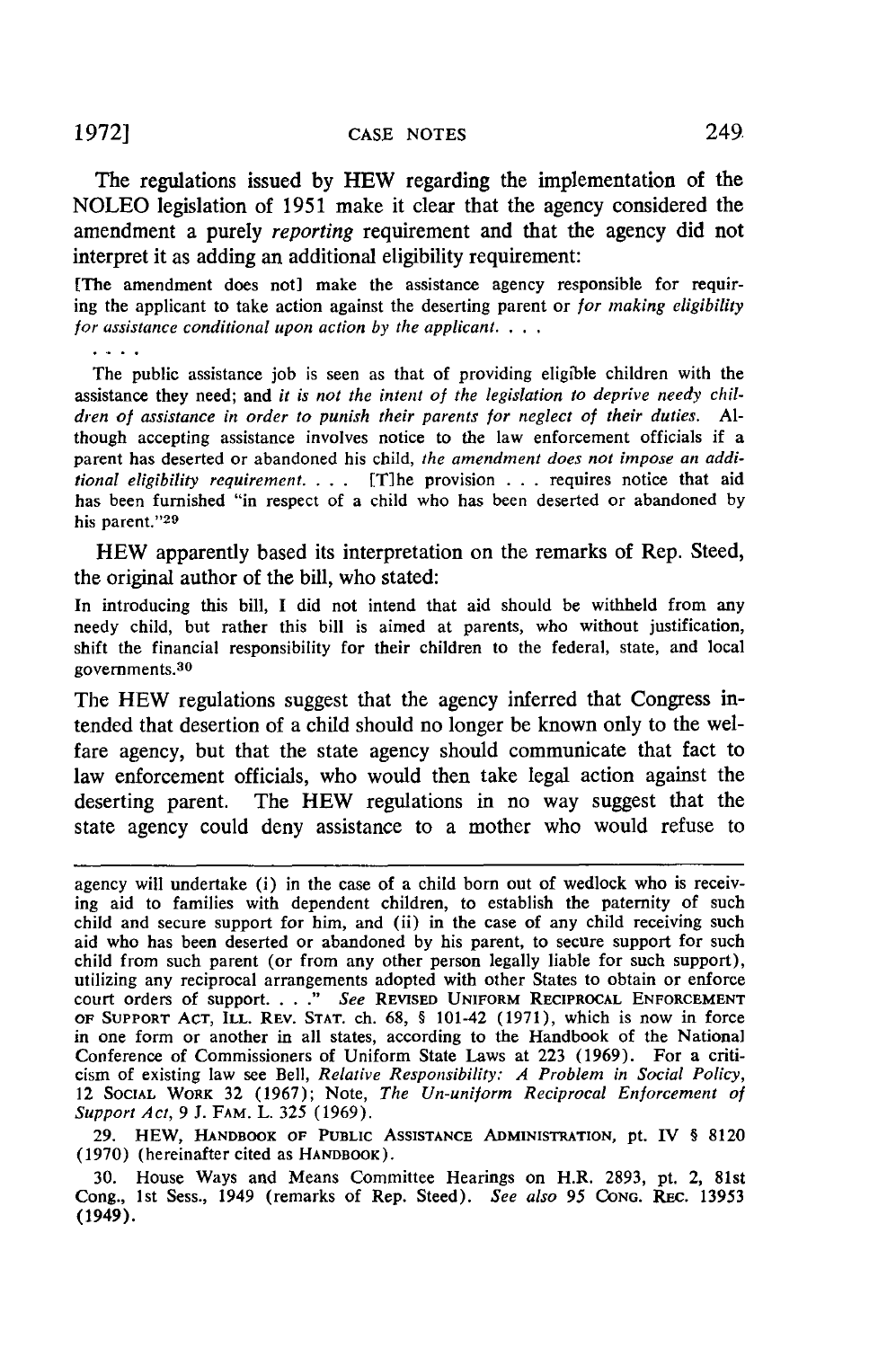cooperate with the NOLEO requirement of identifying and attempting to locate the father.

In most instances, States should be able, without changes in State laws, to carry out this requirement of the Federal act by issuing the necessary rules and regulations.<br>The Bureau advises against legislation that makes the actual commencement of an<br>action on the part of a parent to obtain support from the pendent children pending the commencement of an action to obtain support from the absent parent. 31

Since HEW has no actual power to direct state welfare legislation, this "advice" left states free to enact any legislation that they pleased regarding the NOLEO requirement. One must keep in mind that HEW's only sanction against arbitrary or illegal state action is to refuse to approve the state plan.<sup>32</sup> This procedure involves a type of administrative overkill, which results in the cut-off of all federal matching funds-certainly a drastic result since it would leave all the welfare recipients of the state without any assistance. This inability of HEW to intervene in situations where the states adopt rules which are inconsistent with its own regulations or the Social Security Act is one of the most glaring faults of national welfare administration. <sup>33</sup>

HEW never abandoned its original interpretation of the NOLEO legislation; and in 1967, when Congress amended the requirement, HEW promulgated regulations consistent with its earlier interpretation of NOLEO. HEW again interpreted the NOLEO requirement, including the

<sup>31.</sup> HANDBOOK § 8149.

<sup>32. 42</sup> U.S.C. § 604 (1964). *See also* Comment, *Intervention in HEW Conformity Proceedings,* 6 HARV. Civ. RIGHTS-CIv. Lm. L. REv. 559 (1971).

<sup>33.</sup> *See* Wedemeyer and Moore, *supra* note 21. Since HEW was hesitant to call for conformity hearings unless the state plan was flagrantly outside the bounds of statutory intent, the states had carte blanche to put restrictive conditions on the receipt of public assistance. People on welfare normally have no money with which to pay lawyers, and so, even in cases where states had terminated or refused assistance under unconstitutional provisions, the state program went unchallenged.<br>HEW would get a state to conform, but a poor person cannot wait six months or<br>even six weeks for the necessities of life. However since the the enabling legislation for the Office of Economic Opportunity 42 U.S.C. § 2992 (1967), federal funds have been provided for legal services for persons meeting certain poverty standards. *(See* 2 U.S. **CODE CONG. AND ADMIN. NEws** 2451 (1967)). With legal assistance provided them, poor persons have been asserting<br>their rights and challenging various state welfare provisions. There has literally<br>been a flood of welfare litigation since 1967. See, e.g., T U.S. 282 (1971); Lewis v. Martin, 397 U.S. 552 (1970); Rosado v. Wyman, 397 U.S. 397 (1970); King v. Smith, 392 U.S. 309 (1968). Congress has reacted by taking preliminary steps to forbid the use of federal funds for salaries of lawyers who file court challenges of federal welfare laws and policie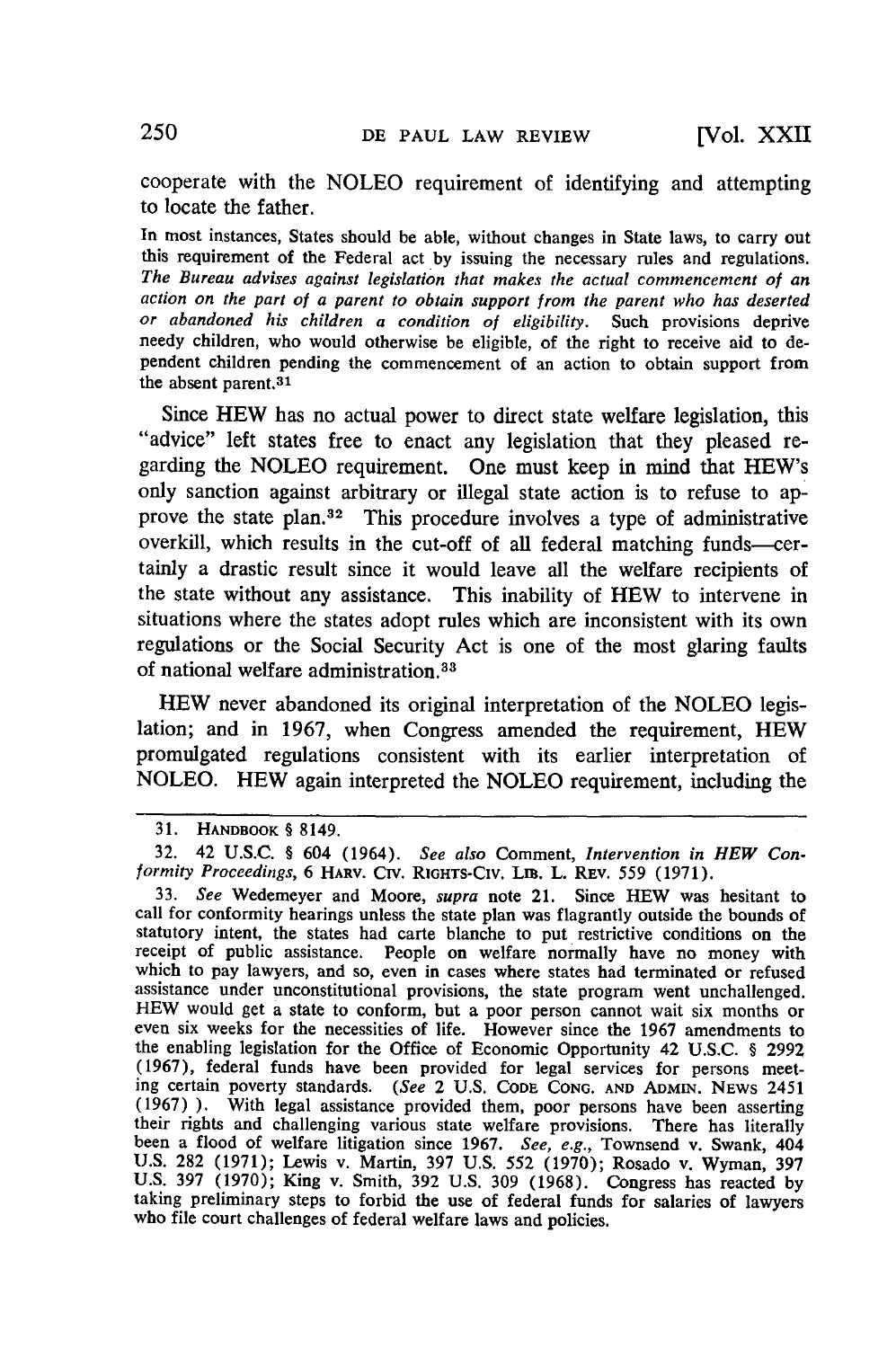**1967** amendments, to be a pure reporting device, which was solely the responsibility of the state-and that the state could not require the cooperation of welfare recipients in order to fulfill its own statutory obligation. HEW apparently considered the **1967** changes as procedural and not substantive in nature. In January, **1969,** HEW promulgated regulations with regard to the **1967** amendments:

(a) There must be a program for establishing paternity for children born out-ofwedlock and for securing financial support for them and for all other children receiving AFDC who have been deserted **by** their parents or other legally responsible relatives. Efforts must be made to locate putative and absent parents and there must be a determination of their potential to provide financial support. There must be provisions for the utilization of reciprocal arrangements with other States to obtain or enforce court orders for support. There must be a single staff unit in the State agency and in large local agencies to administer this program. (The files of the Social Security Administration are available to the State agencies when other efforts have failed to provide the necessary information on the address of a parent.)<sup>34</sup>

The reason that HEW persisted in its original interpretation of the NOLEO requirement, even in the face of the extraordinary measures authorized **by** Congress to secure support for AFDC children, apparently stems from remarks made **by** Rep. Wilbur Mills, Chairman of the House Ways and Means Committee, and the author of the 1967 legislation. To judge from his statements, it was not the intent of Congress to make parental cooperation under the NOLEO requirement a condition of eligibility:

Are you satisfied with the fact that illegitimacy in this country is rising **. . .? 1** am not. We have tried to encourage the States to develop programs to do something about it. Now we are requiring them to do something about it. We are not penalizing any child. We are not going to take a child off the rolls in any State nor fail to participate with Federal funds in the care of that child, regardless of what his parent does.<sup>35</sup>

This is strong language and certainly supportive of the HEW positionyet Ms. Doe's son, Kumasi, was refused assistance **by** CCDPA based upon her refusal to name her son's father. The Department's interpretation of the NOLEO requirement differed significantly from that of HEW.

The Illinois Department of Public Aid and the Illinois legislature have never agreed with the HEW interpretation of the NOLEO requirement as a purely reporting provision. They have consistently interpreted NOLEO as a mandate from Congress to see that support obligations are

<sup>34. 45</sup> **C.F.R. § 220.48; 34** Fed. Reg. 1359 (1969).

<sup>35.</sup> **113** Cong. Rec. 23053 **(1967).**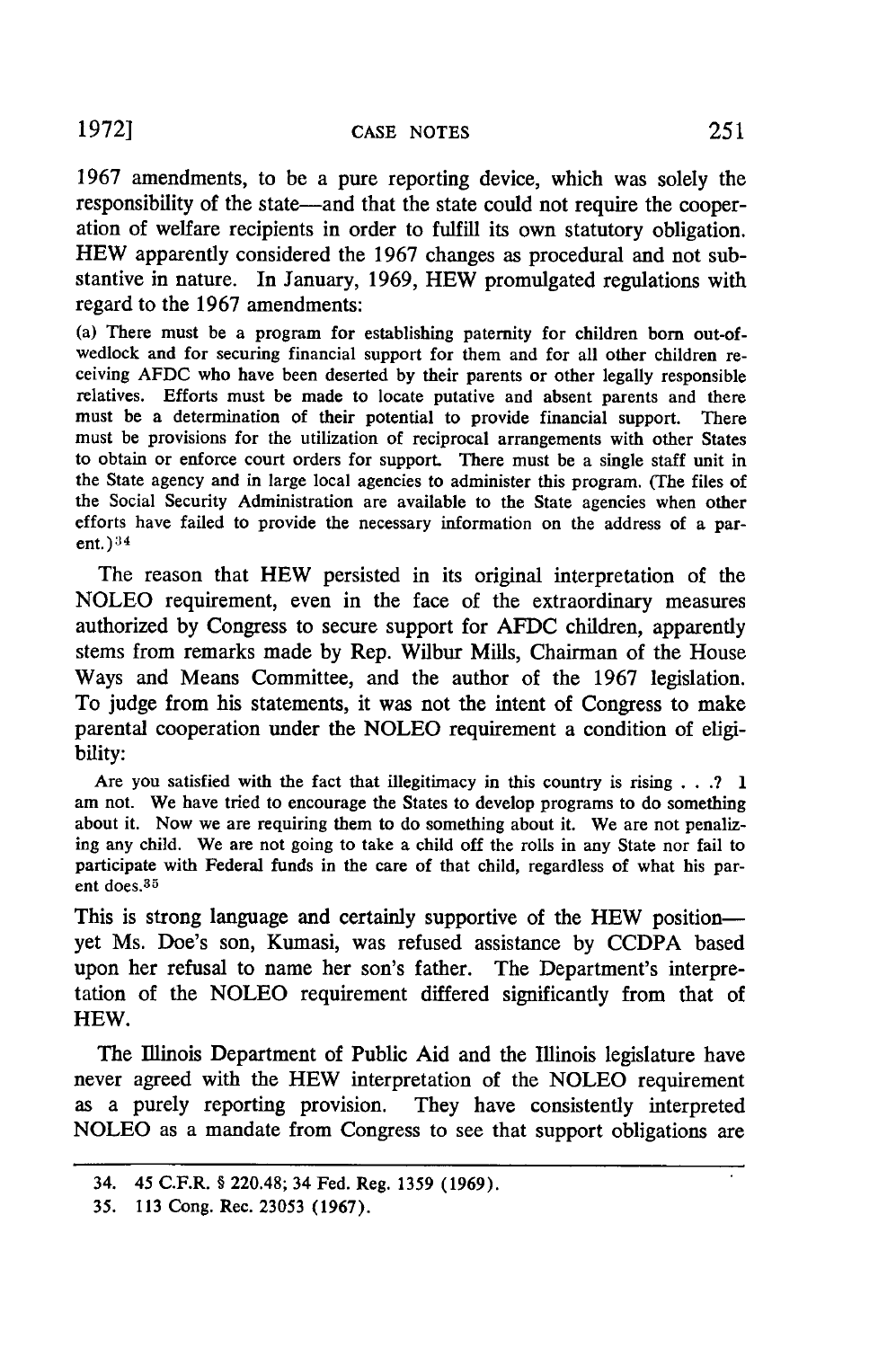enforced in light of the state's legitimate interest in reducing welfare costs.<sup>36</sup> The Illinois Department promulgated the following Manual provisions according to its interpretation of the NOLEO requirement:

Federal law requires the Department to give prompt notice to law enforcement officials when aid is furnished a child who has been deserted or abandoned by a parent. Therefore, when a needy child has been deserted or abandoned by parent(s) the applicant for assistance for that child *must consent* to the desertion or abandonment being reported to the proper law enforcement official. . **.. 37**

*As a condition of initial or continuing eligibility,* the Illinois Public Aid Code provides the parent or other person having custody of a child on whose behalf he is applying for or receiving ADC/ADC-U or MANG (Cr) (Cu) *must request the Attorney General* (State's Attorney for Cook County) *file action for enforcement of such remedies as the law provides for fulfillment of the support obligation of the absent parent of such child . <sup>38</sup>***8...** 

It would seem that the views of HEW and the Department were diametrically opposed regarding the question of whether the NOLEO requirement could be used by the states as a condition of eligibility. The Department insisted that, considered in the context of the entire Social Security Act, the NOLEO requirement not only authorized the states to report desertion or abandonment, but delegated to them a positive duty to gain support for needy children. The Department's argument is certainly plausible--or else why would Congress have required the states to establish programs designed to determine the paternity of illegitimate children? Why would it have authorized the expense of a separate administrative unit within each state agency to be operated in cooperation with courts and law enforcement agencies? Why had Congress authorized the unprecedented step of allowing this new state unit the use of IRS and Social Security Administration files? And, since Congress had not specifically forbidden the use of NOLEO as a condition of eligibility, the Illinois Department felt that it was well within the guidelines of the Social Security Act in interpreting the requirement in the manner in which it did.<sup>39</sup>

Ms. Doe refused to cooperate with Illinois law enforcement officials who were seeking to gain support from Kumasi's father. The Department, however, made her cooperation in fulfilling the NOLEO reporting

<sup>36.</sup> *See* Wyman v. James, 400 U.S. 309, 318-19 (1971).

<sup>37.</sup> **MANUAL** § 1255.

**<sup>38.</sup>** MANUAL § **1259.1.** ADC-U is the unemployed father sector of the **AFDC** program, authorized under 42 U.S.C. § **607** (1967). **MANG** (Cr)(Cu) is the medicaide program authorized under 42 **U.S.C.** 1396 (1967).

<sup>39.</sup> ILL. DEP'T OF PUBLIC AID, ILL. PUBLIC AID CODE § 2-11 (1969) defines "the spouse of an applicant or recipient; the parent or parents of a child who is under age 21" as legally responsible relatives. *Cf.* **U.R.E.S.A.,** *supra,* note **28;** Woods v. Miller, **318** F. Supp. **510** (W.D. Pa. **1970).**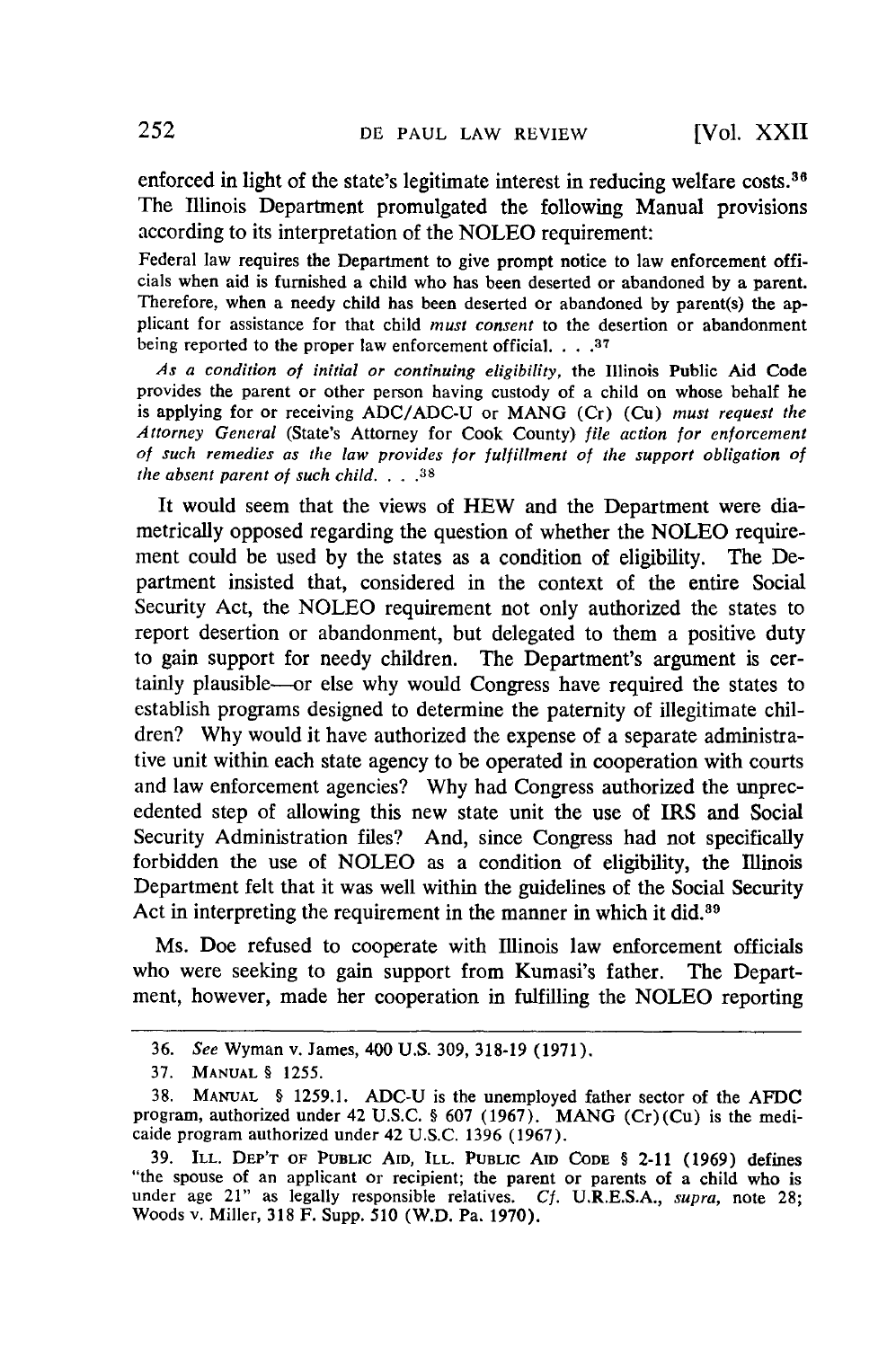requirement a condition of eligibility for her son, even though the HEW guidelines clearly stated that NOLEO was not to be construed as a condition of eligibility by the states. HEW was hesitant to hold conformity hearings and threaten Illinois, and the many other states who interpreted the NOLEO requirement as a condition of eligibility, with termination of federal grants-in-aid. 40 Ms. Doe, therefore, brought a class action suit in federal district court to enjoin the Department from enforcing the provision. She based her suit on several theories, the most important of which were: (1) that the NOLEO provision, to the extent that it is used as a condition of eligibility, is inconsistent with the Social Security Act, and (2) that the NOLEO provision, as it is used by the Illinois Department, violates a welfare mother's constitutional right against self-incrimination and the right to preserve the integrity of her family.

The federal district court found that the constitutional claims of Ms. Doe raised substantial issues and that the three-judge panel was properly convened, but the court did not decide the suit on constitutional grounds. Following another three-judge federal district court in Connecticut, 41 it construed the Illinois NOLEO requirement as an unauthorized condition of eligibility. Judge Lynch, speaking for the majority, stated:

We find nothing in the Social Security Act that permits the state to attempt to satisfy its affirmative duty to seek support for the child by cutting that child off from AFDC. We agree with the majority in *Doe v. Shapiro* . . . in holding that re-

40. *Cf.* KY. REv. **STAT.** 225.200(4), *as amended* (1970): "No assistance under this chapter shall be paid on behalf of a child born out of wedlock until after a paternity proceeding involving the child has been commenced."; *See also* 62 PA. STATS. **ANN.** 1973 (Purdon, 1968): "3237.14 . . . If the person decides to take court action against a legally responsible relative, assistance is continued until the court makes a decision. . **.** . If the person refuses to take court action, assistance is discontinued for those members of the assistance unit for whom the relative is legally responsible." 3237.15 Court Action. Court action is an eligibility requirement for assistance **. .** . ; *See also* **CAL.** WELF. & **INST'NS CODE** § 11477 (West 1970). For an example of how a welfare recipient's right to privacy is respected in some states, *see* N.M. HEALTH **AND** SOC. SERVicEs DEP'T REG. 223.321: "In order to determine if the father is the actual father of the child an intensive investigation of the case is necessary. The mere allegation by the mother of the child that a certain man is the father is not sufficient information upon which to base an evaluation. Specific inquiry must be made of the mother regarding: (1) the date of conception; (2) promiscuity; (3) frequency of contact with the putative father; (4) the names of any persons who could corroborate the relationship of the mother and the putative father, and (5) specific facts establishing an act of intercourse with the putative father at or near the date of conception."

41. Doe v. Shapiro, 302 F. Supp. 761 (D. Conn. 1969). *See also* Doe v. Harder, 310 F. Supp. 302 (D. Conn. 1970). (Contempt proceeding against welfare officials based on injunction issued in Doe v. Shapiro, where new regulation would make the mother of an illegitimate child ineligible if she refused to cooperate. The court held that the provision had the "same vice as the original. *... ) Id.* at 303.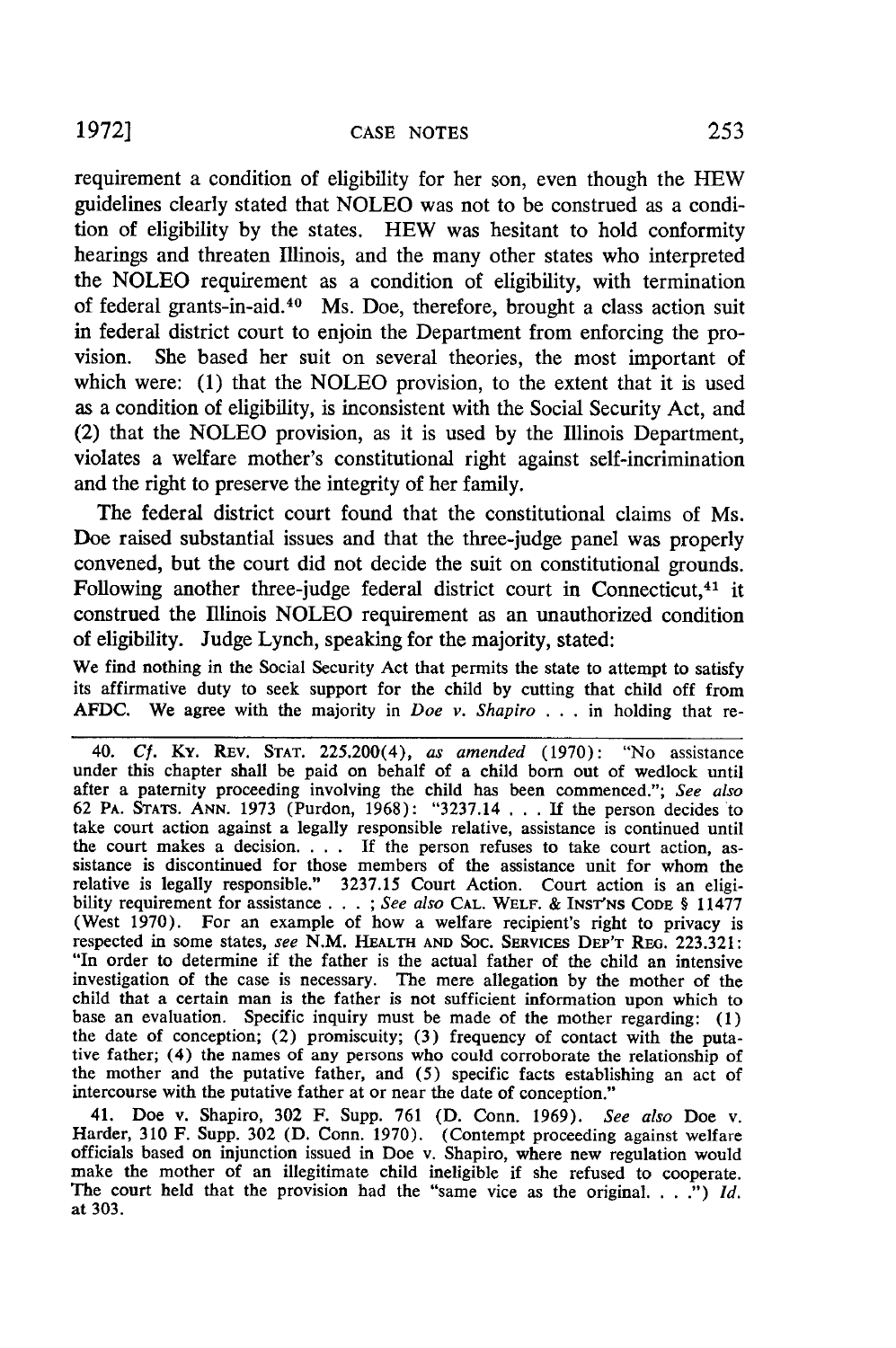fusal to extend benefits in the circumstances recounted here is contrary to congressional intent. Accordingly we hold that the challenged provisions of the Illinois Department of Public Aid Categorical Assistance Manual are void and unenforceable.<sup>42</sup>

The defendant offered several plausible arguments which merit mention. The defendant correctly stated that the Social Security Act directs state welfare agencies to set standards by which "need" can be determined.43 Moreover, the states are compelled to weigh the income and resources44 of any child in determining whether he is "needy" and thus eligible for assistance. Since in Illinois, a putative father is a legally responsible relative, and thus at least a potential resource, the state can't weigh the income and resources of a child unless it knows the identity and financial position of the father.

The court rejected this argument for several reasons. First, the recent Supreme Court decision of *King v. Smith<sup>45</sup>*has held that the income and resources provision of the Social Security Act excludes from consideration any resource "merely assumed to be available."'46 Second, HEW's official position is in accordance with the *Smith* rule:

(ii) in establishing financial eligibility and the amount of the assistance payment ... (c) only such net income as is actually available for current use on a regular basis will be considered, and only currently available resources will be considered. <sup>47</sup>

Another argument proffered by the defendant and accepted by the dissent<sup>48</sup> was left unanswered by the court. The dissent asserted that the Social Security Act authorizes state welfare agencies to develop support for needy families from legally responsible relatives. This is a valid statutory goal. The recent Supreme Court case of *Wyman v. James,49* in upholding New York's position that "home visitations" are a condition of eligibility for AFDC, held that reasonable administrative tools enacted to help achieve valid statutory goals are constitutional. Certainly, requiring mothers applying for AFDC to name the putative father is a "reasonable" tool which will help further the statutory objective of securing sup-

- 44. 42 **U.S.C.** § 602(a)(7) (1964).
- 45. 392 U.S. 309 (1968).

46. King v. Smith, 392 U.S. 309, 319 n.16 (1968). *See* Solman v. Shapiro, 300 F. Supp. 409 (D. Conn. 1969), *aff'd per curiam* 396 U.S. 5 **(1969).**

47. 45 **C.F.R.** § 233.20(a)(3)(ii); 34 **FED. REO. 1395 (1969).** *See also* 42 U.S.C. § 402(a)(7).

48. 332 F. Supp. 64 (1971).

49. 400 U.S. 309 (1971); *See* Note, *Wyman v. James, 4th Amendment-More Restrictions on the Individual's Right to Privacy,* 21 **DEPAUL** L. REv. 1081 (1972).

<sup>42. 332</sup> F. Supp. 61, 63 (N.D. Ill. 1971).

<sup>43. 42</sup> U.S.C. §§ 601, 602, 603, 604 (1964, Supp. **I11. 1967).**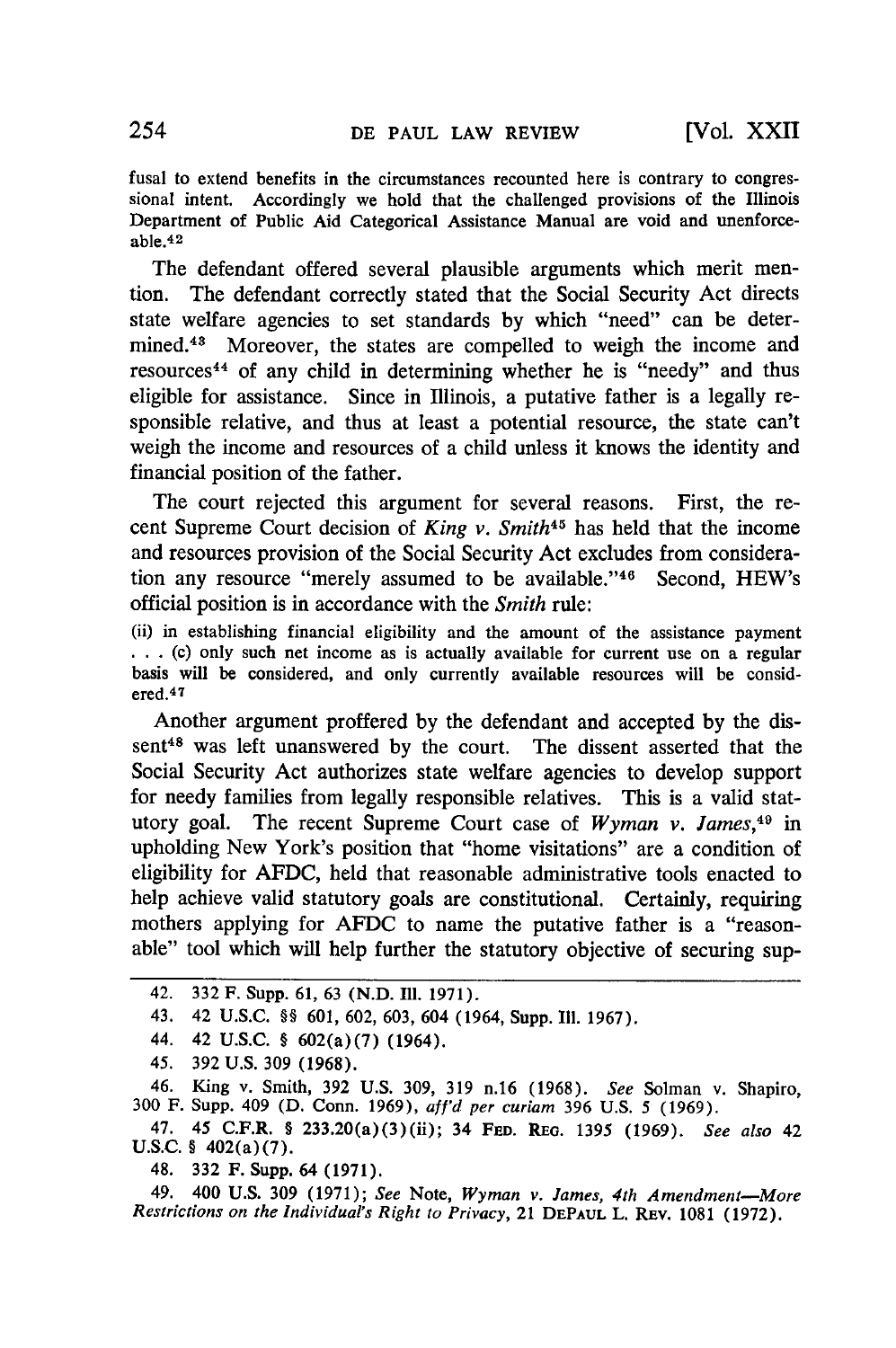port from legally responsible relatives. As stated above, the court did not respond to this argument; indeed, it seems difficult to reconcile this decision with the *James* case.

Although the court did not reach the constitutional issues and chose to base its decision solely on statutory grounds, an interesting question is presented when considering the Illinois NOLEO provision in light of the constitutional right against self-incrimination. A welfare recipient's fears are not groundless in this regard, for in filling out the form required by the Illinois Department, she may be in danger of self-incrimination. Had she provided the information requested by her caseworker, Ms. Doe could have been prosecuted for fornication, adultery, or had her children taken away from her in neglect proceedings. 50 The court in *Doe v.* Sha*piro* considered this problem and found that the Connecticut NOLEO provision posed a real threat to a welfare mother's fifth amendment rights,  $51$ even in the face of a 1969 amendment to the Social Security Act which required that states "provide safeguards which restrict the use or disclosure of information concerning applicants to purposes directly connected with the administration of AFDC."<sup>52</sup> The court reasoned that since the state department was required to pass the information on to the state law enforcement officials,<sup>53</sup> this provision providing for confidentiality

*51. See* State v. Plummer, 5 Conn. Cir. 35, 241 A.2d 198 (1967) (welfare mother prosecuted for and convicted of lascivious carriage); Commonwealth v. Lawrence, 1 Pov. L. Rep. 1310.10 (Mass. Dist. Ct. 1967) (mother supplied information concerning her illegitimate child and signed criminal complaint against the father as required **by** the mandatory paternity suit provision then existing in Massachusetts. She was subsequently charged with lewd and lascivious cohabitation. The court granted the motion to suppress all statements made to the police and dismissed the suit on the grounds that the use of her statements violated her privilege against self-incrimination).

**52.** 42 **U.S.C.** § 609(a)(9) **(1969).**

**53. ILL.** REv. **STATS.** ch. **23** § **11-9 (1967)** does not afford the recipient much protection: Protection of Records-Exceptions. "For the protection of applicants and recipients, the Illinois Department, the county departments and local governmental units and local governmental units and their respective officers and employ ees are prohibited, except as hereinafter provided, from disclosing the contents of any records, files, papers and communications, except for purposes directly con nected with the administration of public aid under this Code.

In any judicial proceeding, except a proceeding directly concerned with the administration of programs provided for in this Code, or in which the applicant or recipient is a party thereto, such records, files, papers and communication, and their contents shall be deemed privileged communications. **...**

This Section does not prevent the Illinois Department and local governmental units from reporting to local appropriate law enforcement officials the desertion or abandonment by a parent of a child, as a result of which financial aid has been necessitated. . . . The Illinois Department may provide by rule for the county departments and local governmental units to initiate proceedings under the "Juvenile

<sup>50.</sup> *See* ILL. REV. **STAT.** ch. 23 §§ 2360-61; ch. 38 §§ 11-7, 11-8 (1967).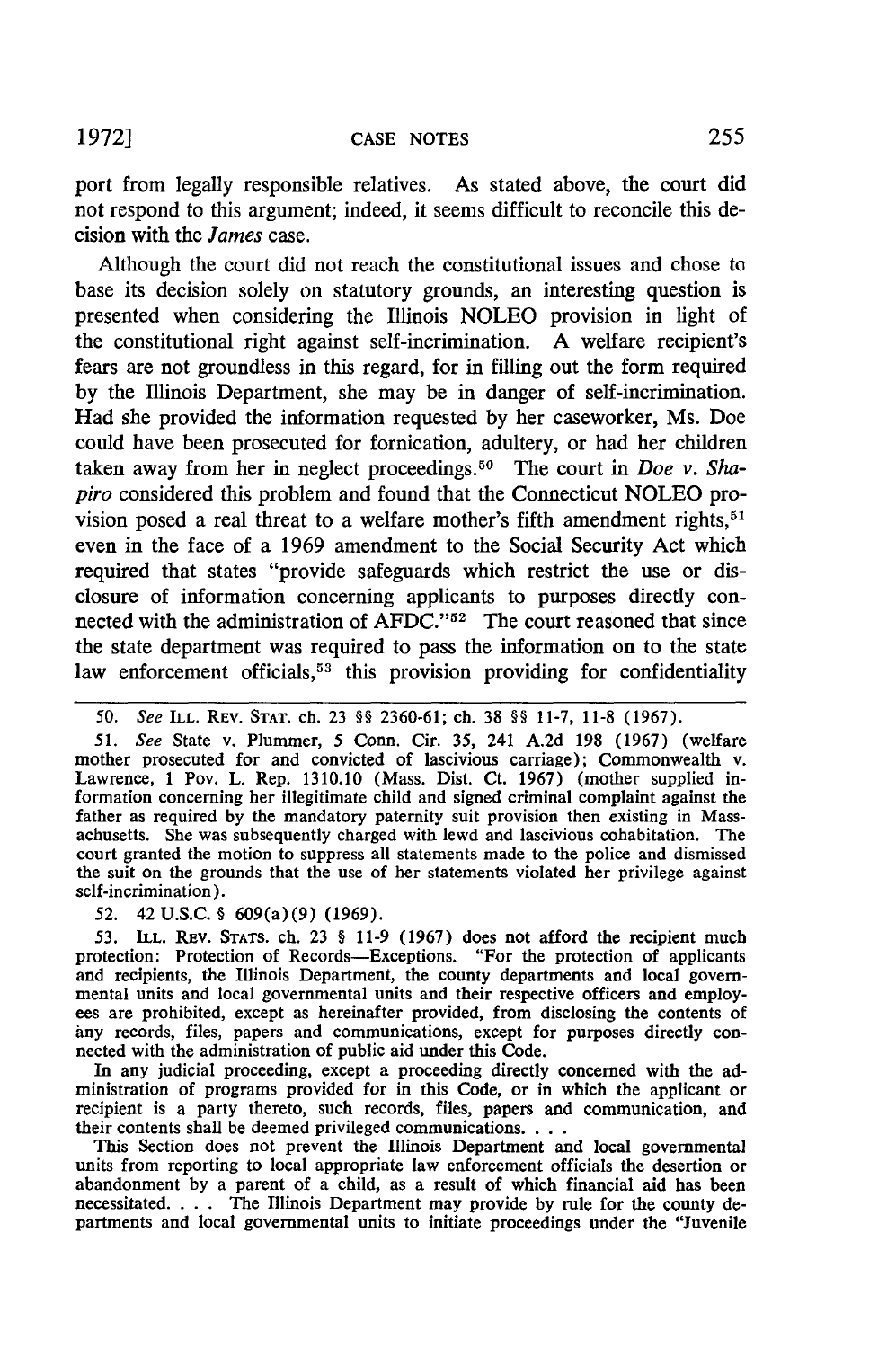might not be a bar, in certain circumstances, to the introduction, in a criminal proceeding of evidence which was provided by the recipient.

Certainly these fears are not unreal when scrutinized in light of *In re* Cager,<sup>54</sup> a class action by a group of Maryland welfare mothers, whose children were being taken from them in criminal (later civil) neglect proceedings brought on information supplied by the recipients themselves, in compliance with the state NOLEO disclosure requirement. The neglect statute under consideration stated that in determining whether a child should be removed from a home because it does not provide a stable moral environment, the court should consider the following facts:

Whether the child's parent or guardian . . . (iv) is pregnant with an illegitimate child; or (v) has, within a period of twelve months preceding the filing of a petition alleging the child to have been neglected, either been pregnant with, or given birth to another child whose putative father she was not legally married to at the time of conception, or has not thereafter married.

The circuit court ordered the children placed in foster homes. The court of appeals reversed on the grounds that the birth of an illegitimate child was not proof of neglect. The court did not hold that the state's NOLEO requirement was violative of the mothers' fifth amendment rights. It did suggest that "[u]ndoubtedly, a State's Attorney is to be furnished Form 218 [the equivalent of the Illinois DPA-440, the NOLEO reporting form] for the purpose of proceeding against absent fathers, but [his] right is limited to the use of the form for [that] purpose."<sup>55</sup>

Ms. Doe asserted that in exercising her privilege against self-incrimination, she could not be penalized by being denied welfare benefits.<sup>56</sup>

- 54. 251 **Md.** 473, 248 **A.2d** 384 (1968).
- *55. Id.* at 482, 248 **A.2d** at 390.

*56.* Compare Wyman v. James, 400 **U.S. 309,** 321-22 (1971): "What Mrs. James appears to want from the agency that provides her and her infant son with the necessities of life is the right to receive those necessities upon her own informational terms, to utilize the Fourth Amendment as a wedge for imposing those terms, and to avoid questions of any kind .... **."** [at 234] "It seems to us that the situation is akin to that where an [IRS] agent, in making a routine civil audit of a taxpayer's income tax return **. ..** asks that the taxpayer produce for the agent's review some proof of a deduction the taxpayer has asserted to his benefit in the computation of his tax. **If** the taxpayer refuses, there is, absent fraud, only a disallowance of the claimed deduction and a consequent additional tax. The taxpayer is fully within his 'rights' in refusing to produce the proof, but in maintaining and asserting those rights a tax detriment results and it is a detriment of the taxpayer's own making. So Mrs. James has the 'right' to refuse the home visit, but a consequence in the form of cessation of aid, similar to the taxpayer's resultant

Court Act," approved August 5, 1965, to have children declared to be neglected when they deem such action necessary to protect the children from immoral influences present in their home or surroundings." 36 PUBLIC **AID IN** ILLINOIS 11 (1969).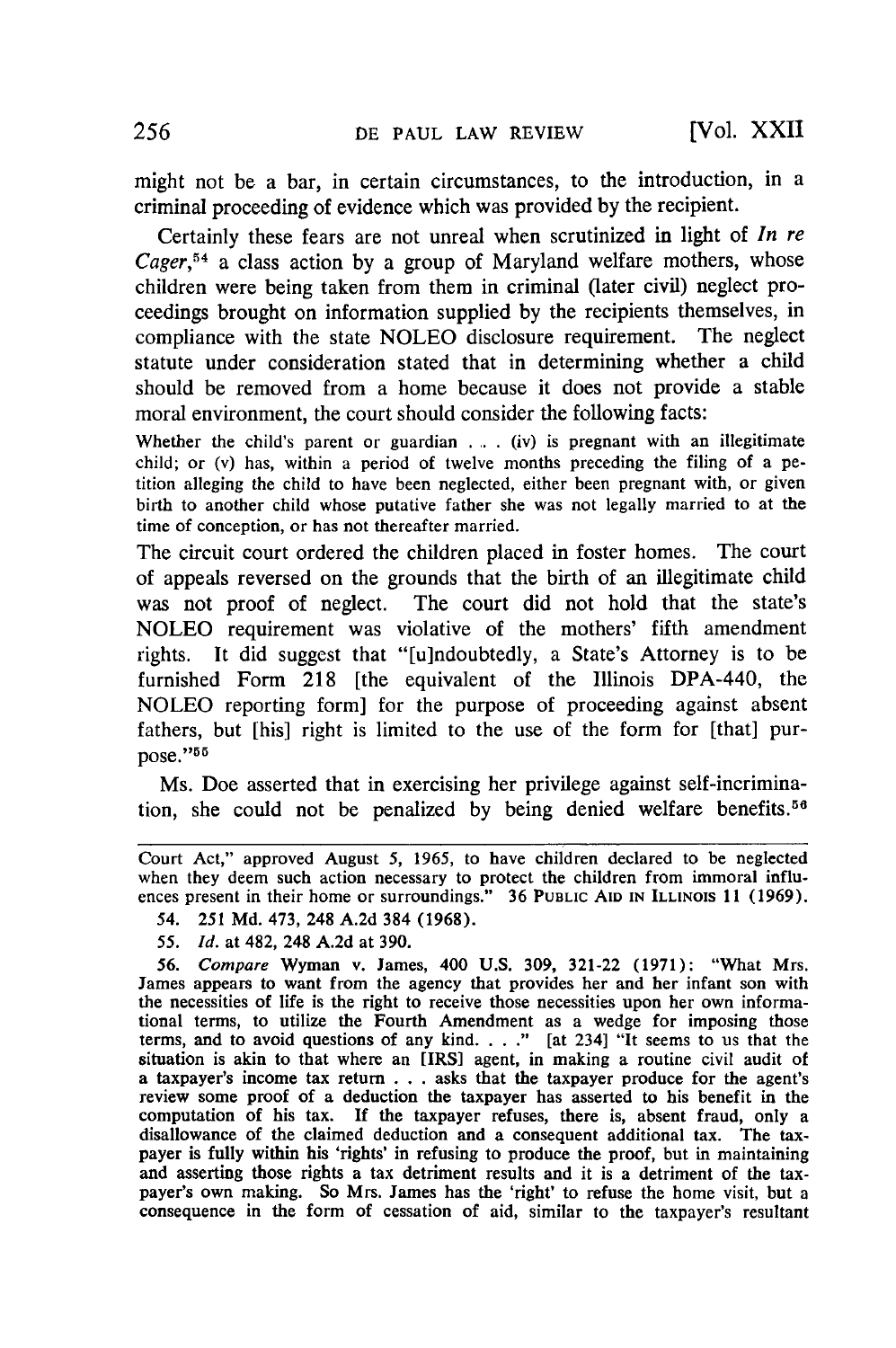It would seem that this conclusion would flow from several recent cases. In *Spevack v. Klien*<sup>57</sup> the Supreme Court held that an attorney could not be disbarred for asserting his privilege against self-incrimination. The Court cited *Malloy v. Hogan,58* which defined that privilege to mean "the right of a person to remain silent unless he chooses to speak in the unfettered exercise of his own will, and to suffer no penalty . . . for such silence." In this context, the Court said in *Spevack,* "'penalty' is not restricted to fine or imprisonment. It means as we said in *Griffin v. California*<sup> $[59]$ </sup> . . . the imposition of any sanction which makes the assertion of the Fifth Amendment privilege 'costly'." Certainly the denial of welfare benefits is "costly" to the applicant/recipient who goes to the public aid office usually as a last resort, with all possible alternatives for support exhausted.<sup>60</sup>

The court in *Doe v. Swank* held that the Illinois NOLEO requirement was contrary to the intent of Congress. Even if the provision were authorized by Congress and HEW it would probably be ruled unconstitutional as violative of the recipient's fifth amendment rights. $61$  It would appear then that Illinois' attempts to investigate avenues of support by conditioning welfare benefits on a mother's cooperation with public aid officials have reached a judicial *cul-de-sac.* What alternatives, if any, does the Illinois Department have in securing support from deserting fathers without the statutory or constitutional infirmities of Manual chapter 1259.1? Can the state avoid the backbreaking expense which it alleged would be the result of the permanent injunction against the Illinois NOLEO provisions?<sup>62</sup>

61. An interesting question not considered by the court was plaintiff's constitutional right to maintain the integrity of her family. *See* Levy v. Louisiana, **391** U.S. 68 (1968); Griswold v. Connecticut, **381** U.S. 479 (1965); Poe v. Ullman, 367 U.S. 497 (1961); Meyer v. Nebraska, 262 U.S. 390 (1923). Certainly forcing a woman to bastardize her child is as an important an area for the Court to intervene as the area of birth control information (*Griswold*, *P* German language *(Meyer).* See KANTOWICZ, WOMEN AND THE LAW: THE UNFIN-**ISHED** REVOLUTION (1969).

62. Appellant's jurisdictional statement at 44, Doe v. Weaver, 404 U.S. **987**

additional tax, flows from that refusal. The choice is entirely hers, and nothing of constitutional magnitude is involved."

<sup>57. 385</sup> U.S. 511 (1967).

<sup>58. 378</sup> U.S. 1 (1964).

**<sup>59.</sup> 380** U.S. **609** (1965).

**<sup>60. 385</sup>** U.S. at *515; see also* Uniformed Sanitation Men Ass'n Inc. **v.** Commissioner, **392** U.S. **280** (1968); Gardner v. Broderick, **392** U.S. 273 (1968); Garrity v. New Jersey, 385 U.S. 493 (1967); Lynumn v. Illinois, 372 U.S. 528 (1963) (police coerce confession from welfare recipient by threatening that her public aid would be cut off and her children taken away).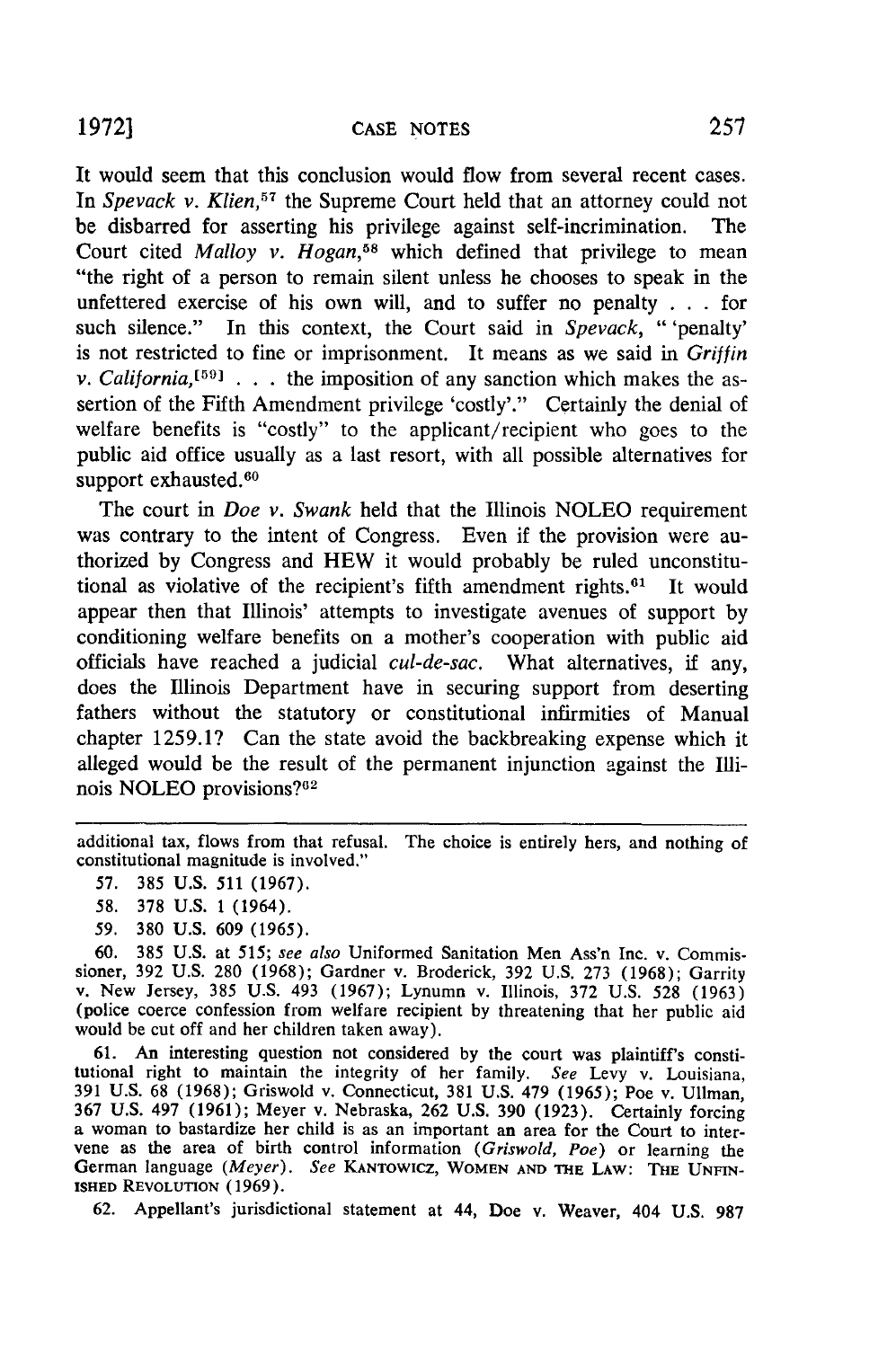An alternative has been suggested which points out in vivid detail the dilemma which Illinois is faced with. It would increase support from deserting fathers but would have other, less ameliorative effects as well. Under the plan, law enforcement officers (the State's Attorney's office in Cook County, the Attorney General in all other counties) would initiate prosecutions of mothers of all illegitimate children applying for or receiving public aid for fornication or adultery. The mother would be granted immunity, and would be required to testify as to the name, address, and place of employment of her paramour/co-misdemeanant. If the mother refused to cooperate she would be jailed for contempt of court. The objectionable feature of this plan is obvious—the wholesale jailing of welfare mothers would certainly be a volatile procedure, one not calculated to match the political expediencies of two politically sensitive offices. Any attempts by the Department to coerce welfare recipients by traditional legal means always results in a dilemma: you cannot fine someone on welfare, he's poor to begin with, and you cannot jail mothers with children.<sup>63</sup> Unless a state legislator is prepared to emulate the political career of Attila the Hun, he had better search out new methods of legal enforcement in welfare situations.

The states may not be forced to find their own solutions, however, since the question will be made moot by the passage of President Nixon's Family Assistance Plan (FAP). The measure, as originally proposed, 64 would delete the requirement of the present Social Security Act, that states notify law enforcement officials whenever aid is furnished to a child who has been deserted or abandoned by a parent.<sup>65</sup> The deletion of this notice requirement would deprive the states of any justification for condi-

**65.** H.R. 16311, *supra, §* **103(b)(1)(G) (1970).**

<sup>(1971).</sup> The Illinois Department estimates that the injunction against **MANUAL** provision **1259.1** (set out in note 2, *supra)* would cost \$20 to **\$30** million in retroactive payments added to the total expense of the **AFDC** program during fiscal **1972.**

**<sup>63.</sup>** *See In re* Carradine, **72 C 2874 (N.D. Ill.** filed **11-15-72)** (welfare mother sentenced to 6 months in jail for contempt of court for her refusal to testify in a murder trial). Mrs. Carradine was pardoned **by** Governor Ogilvie on Dec. **7, 1972.**

<sup>64.</sup> Family Assistance Act of **1970,** H.R. **16311,** 91st Cong., **2d** Sess. **(1970).** The bill failed to pass the Senate. It was resurrected as the Social Security Amendments of **1972,** H.R. **1, 92d** Cong., **2d** Sess. **(1972)** but failed to be reported out of committee in the Senate. *See* **118** Cong. Rec. **S-16509** (daily edition October 2, **1972)** (The exchange between Senators Long and Pastore is enlightening with regard to present Senate attitudes toward legislation aimed at securing support.) Congress seems to have come full circle in this matter-a bill was submitted which would make it a federal crime, punishable **by** a fine of not more than **\$1,000** and/or imprisonment for one year to move or travel in interstate or foreign commerce to avoid compliance with a support order. H.R. **17329,** 91st Cong., **2d** Sess. **(1970).**